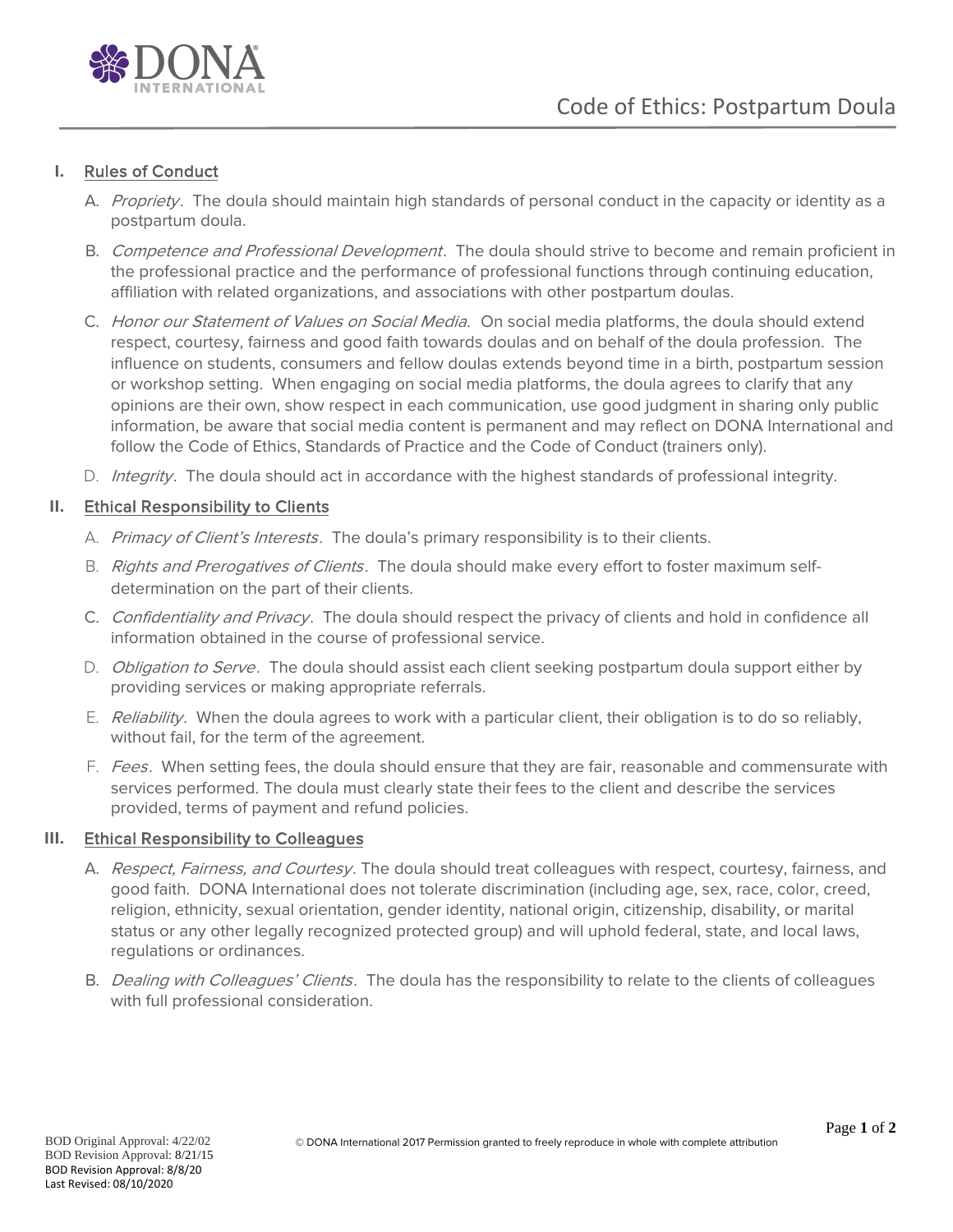

#### **IV.** Ethical Responsibility to the Postpartum Doula Profession

- A. Maintaining the Integrity of the Profession. The doula should uphold and advance the values, ethics, knowledge and mission of the profession.
- B. Community Service. The doula is encouraged to promote the DONA International vision of "A doula for every person who wants one," by providing postpartum doula services at a reduced cost, if possible, or making appropriate referrals, as available.

#### **V.** Ethical Responsibility to Society

A. Promoting Perinatal and Child Welfare. The doula should promote the general health of pregnant, birthing, and postpartum people, their babies, and whenever possible, that of their family and friends as well.

## By signing this document, I agree to abide by DONA International's Code of Ethics.

Printed Name **Signature** Signature **Signature Signature Signature Signature Signature Signature Signature Signature Signature Signature Signature Signature Signature Signature Signature Signat**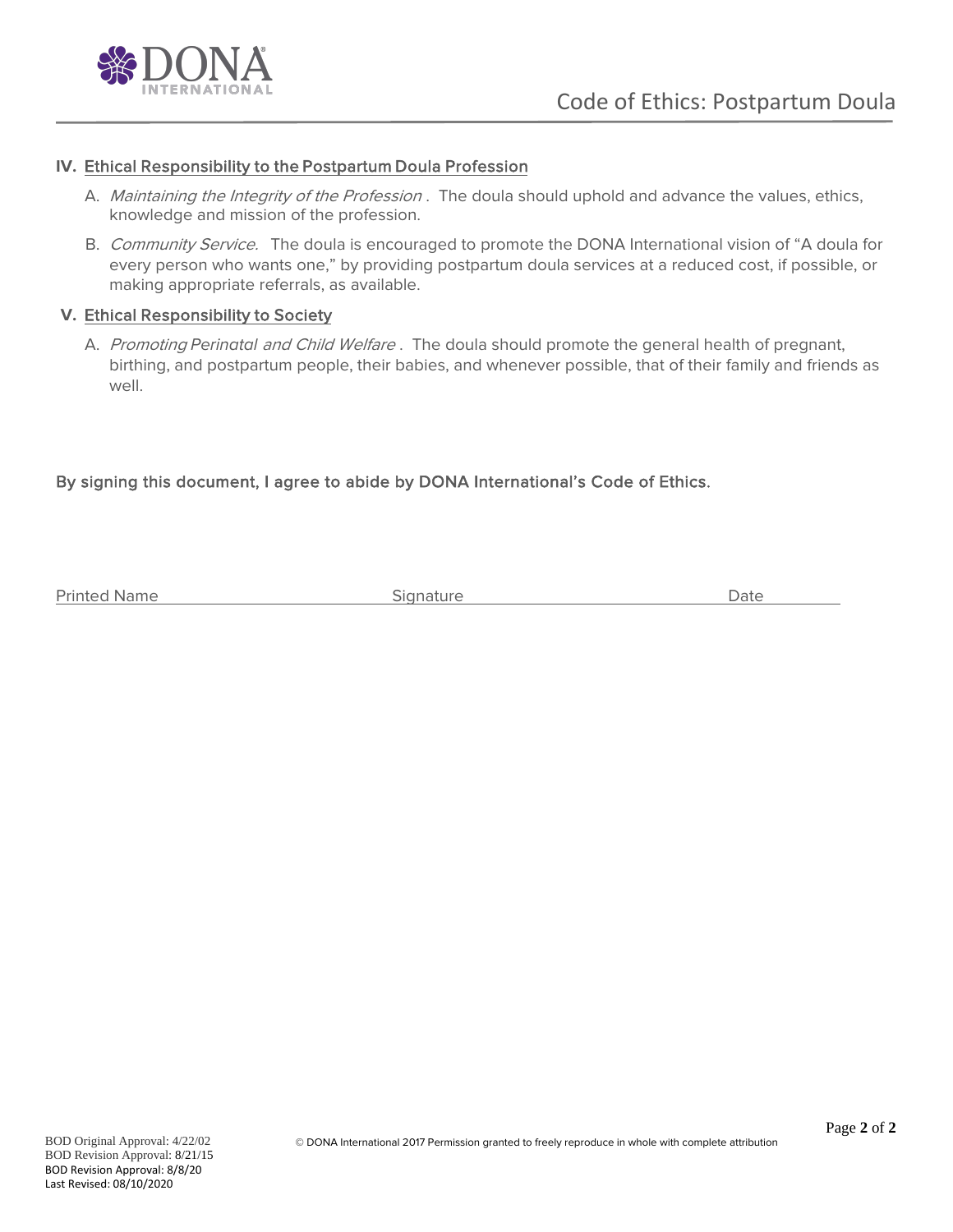

# **I.** Scope

- A. Services Rendered. The postpartum doula cares for their client and their family in their home in the first few weeks following the birth. The doula provides non-medical support and companionship, assists with newborn care and sibling adjustment, meal preparation and household organization. The doula offers evidence-based information on newborn feeding, emotional and physical recovery from childbirth and other issues related to the postpartum period, and can make referrals if necessary.
- B. *Limits to Practice* . DONA International Standards and Certification apply to emotional, physical and educational support only. The DONA certified doula does not perform clinical or medical tasks, such as examining the client or baby, or taking temperatures, blood pressure checks or any other type of postpartum clinical care. The DONA certified or member doula will not diagnose or treat in any modality.
	- i. If the doula has qualifications in alternative or complementary modalities (such as aromatherapy, lactation, infant sleep, child development, etc.), they must make it very clear to their clients and others that those modalities are an additional service, outside of the doula's scope of practice.
	- ii. A healthcare provider (such as a nurse, mental health professional, pediatric provider, etc.) may not refer to themselves as a doula while providing services outside of a doula's scope of practice.
	- iii. On the other hand, if a health care, alternative care or complementary care professional chooses to limit their services to those provided by doulas, it is acceptable according to DONA International's Standards of Practice for them to describe themselves as a doula.
- C. Referrals. For client needs beyond the scope of the doula's training, referrals are made to appropriate resources.

# **II.** Commitment to Client

When the doula agrees to work with a particular client, the obligation is to do so reliably, to the best of the doula's ability, for the term of the agreement. Should any doula feel a need to discontinue service to an established client, it is the doula's responsibility to notify the client in writing and arrange for a replacement, if the client so desires. This may be accomplished by:

- Introducing the client to another doula colleague
- Suggesting that another member of DONA International or other doula may be more appropriate for the situation
- Contacting a DONA Regional Director or local doula organization for names of other doulas in the area
- Following up with the client or doula colleague to make sure the client's needs are being accommodated